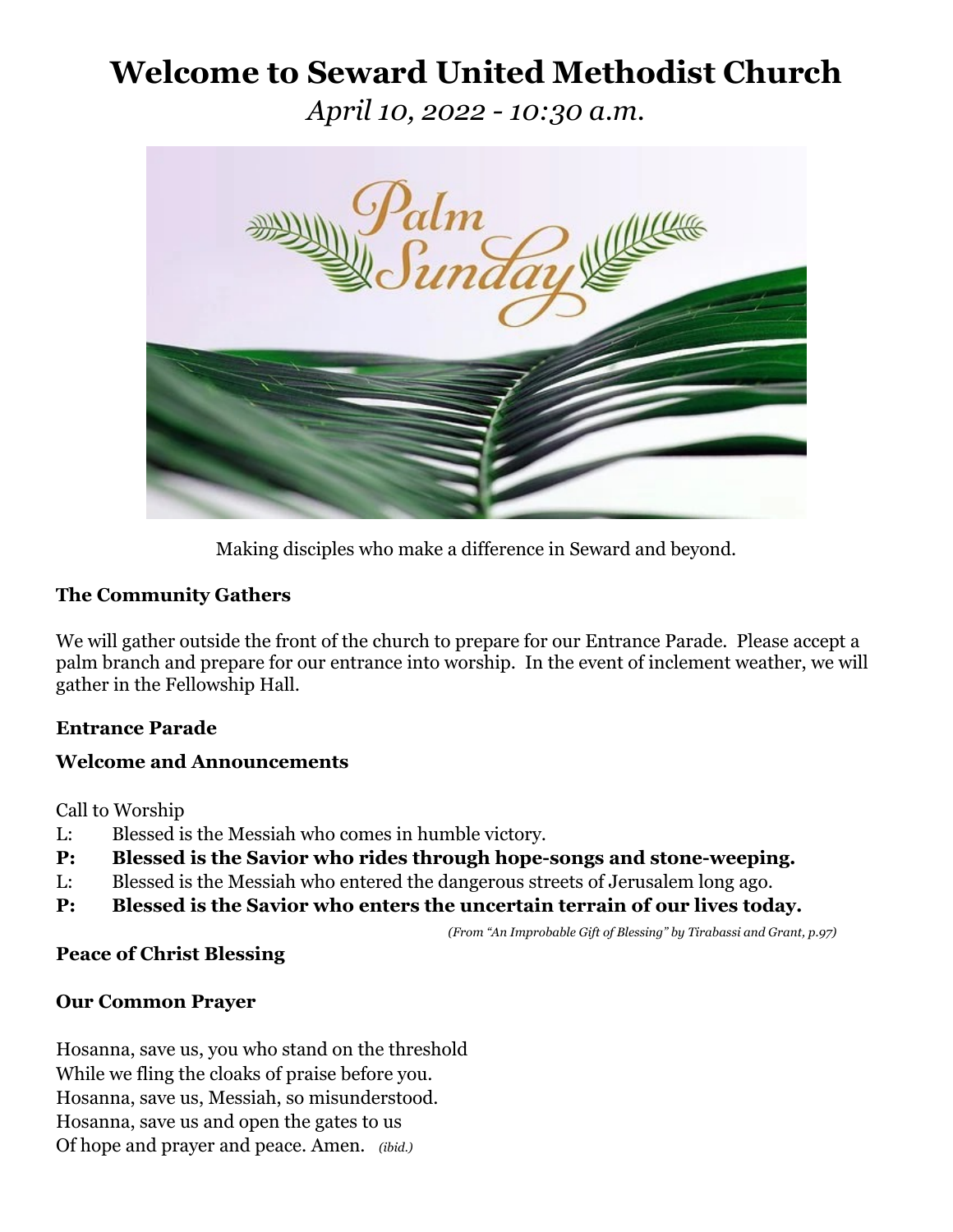### **Special Music "Joyful Hosanna" God's Squad**

## **Children's Time Pastor JoEllen Axthelm**

### **Scripture Lesson - Luke 19: 29-40**

29When he had come near Bethphage and Bethany, at the place called the Mount of Olives, he sent two of the disciples, 30 saying, "Go into the village ahead of you, and as you enter it you will find tied there a colt that has never been ridden. Untie it and bring it here. 31 If anyone asks you, 'Why are you untying it?' just say this, 'The Lord needs it.'" 32 So those who were sent departed and found it as he had told them. 33As they were untying the colt, its owners asked them, "Why are you untying the colt?" 34 They said, "The Lord needs it." 35 Then they brought it to Jesus; and after throwing their cloaks on the colt, they set Jesus on it. 36As he rode along, people kept spreading their cloaks on the road. 37As he was now approaching the path down from the Mount of Olives, the whole multitude of the disciples began to praise God joyfully with a loud voice for all the deeds of power that they had seen, 38 saying,

### "Blessed is the king

 who comes in the name of the Lord! Peace in heaven, and glory in the highest heaven!"

<sup>39</sup> Some of the Pharisees in the crowd said to him, "Teacher, order your disciples to stop." 40 He answered, "I tell you, if these were silent, the stones would shout out."

### **Palm Sunday Litany**

L: The streets were crowded. A parade mood filled the air. Shouts came from deep in the heart.

### **P: Hosanna. Save us.**

- L: Save us from lukewarm faith.
- **P: Hosanna. Save us.**
- L: Save us from callous indifference.
- **P: Hosanna. Save us.**
- L: Save us from paltry hopes and petty dreams.
- **P: Hosanna. Save us.**
- L: Save us from unquenchable greed.
- **P: Hosanna. Save us.**
- L: Save us from lazy habits and faithless commitments.
- **P: Hosanna. Save us.**
- L: Save us from soft-mindedness and hard-heartedness.
- **P: Hosanna. Save us.**
- L: We cry from the depth of our hearts and the very pit of our souls.
- **P: Hosanna. Save us. Save us now.**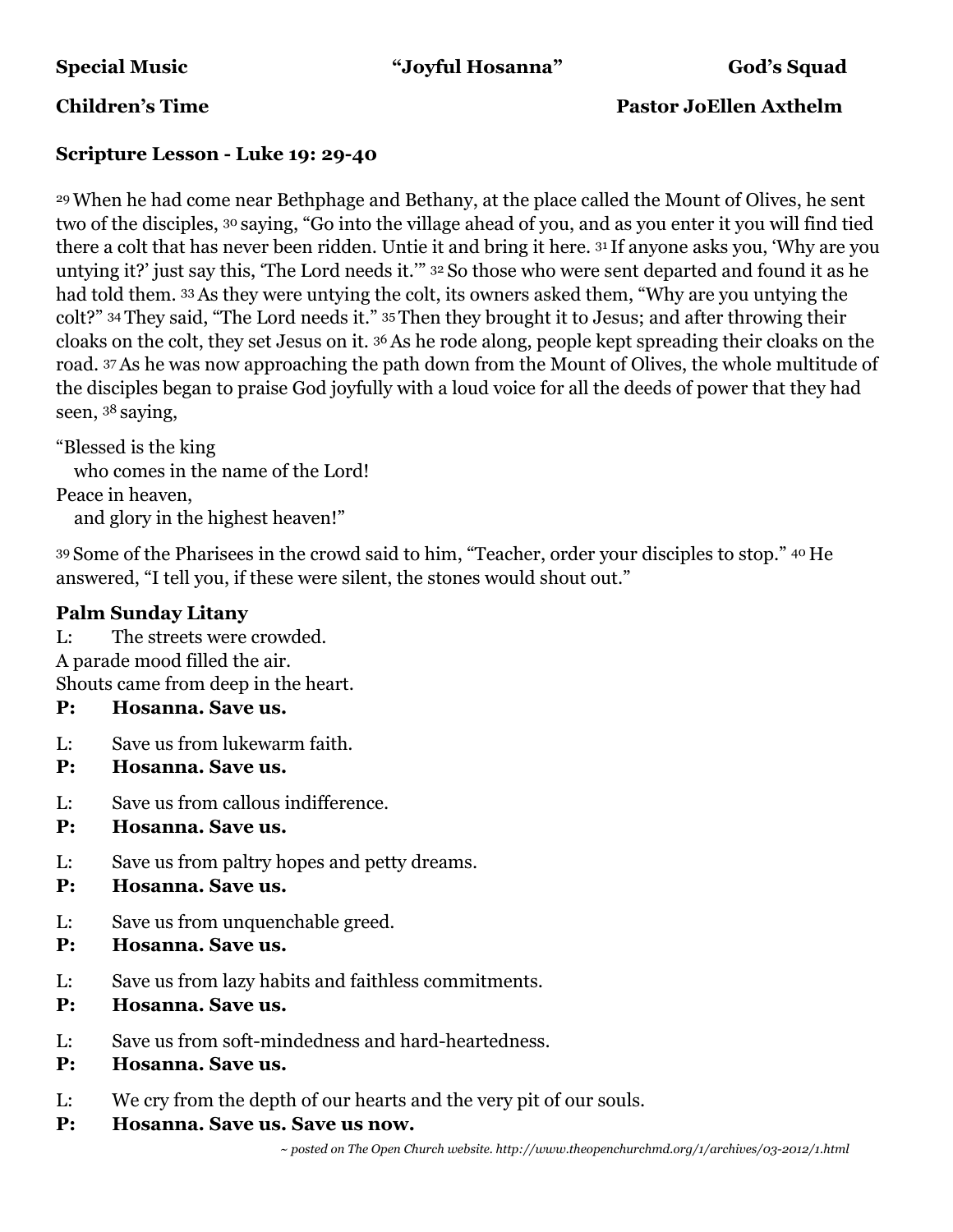### **Hymn Hosanna (Praise is Rising)**

| <sup>1</sup> Praise is rising, eyes are turning to you | <sup>2</sup> Hear the sound of hearts returning to you    |
|--------------------------------------------------------|-----------------------------------------------------------|
| we turn to you.                                        | we turn to you.                                           |
| Hope is stirring, hearts are tearing for you           | In your Kingdom broken lives are made new                 |
| we long for you. <i>(PC)</i>                           | you make us new. (PC)                                     |
| <sup>PC</sup> 'Cause when we see you                   | <sup>C</sup> Hosanna Hosanna you are the God who saves us |
| we find strength to face the day                       | Worthy of all our praises                                 |
| In your presence                                       | Hosanna Hosanna come have your way among us               |
| all our fears are washed away (washed away)            | We welcome you here Lord Jesus                            |

**The Story of Holy Week - Palm Sunday Readers Theatre** *(written by Pastor Mary Kay Totty, 2021)* Readers: Jacquelyn Forbes, Avery Rodocker, Doug Brand, Wess Robotham, Xander Foulk

### **Hymn of Reflection You Are Holy**

You are holy, you are whole. You are always ever more than we ever understand. You are always at hand. Blessed are you coming near; blessed are you coming here to your church in wine and bread, raised from soil, raised from dead.

You are holy, you are wholeness, you are present, let the cosmos praise you Lord! Sing Hosanna in the highest! Sing hosanna! Sing hosanna to our God

### **The Story Continues…**

### **Special Music Reflections on Kelvingrove Handbell Choir**

### **Prayer of Confession**

Holy and gentle God, We confess that we want you to meet our expectations rather than changing our lives to meet you. We confess that we are often changeable and self-centered like the Jerusalem crowd, shouting "Hosanna" one day and "Crucify" the next. We confess that we prefer the festivity of Palm Sunday to the quiet sadness of Holy Week. Forgive us all our sins and help us take up our own crosses to follow you. AMEN.

*Time of Silent Confession*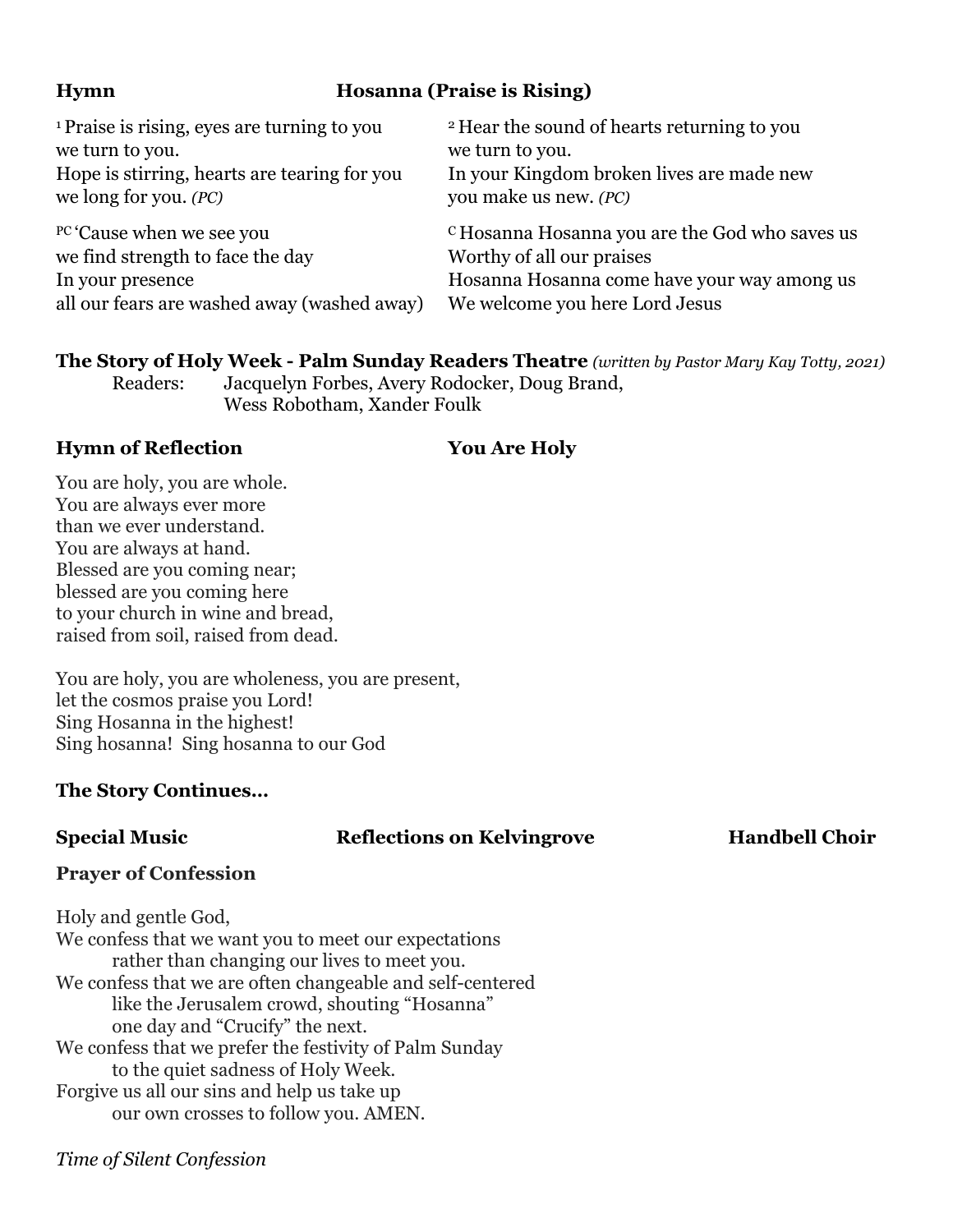### **Words of Assurance**

- L: When we cry "Hosanna," God enter our lives with forgiveness.
- **P: Hosanna. We are forgiven.**
- L: We are forgiven. Thanks be.
- **P: Amen and amen.**

*(Tirabassi and Grant, ibid.)*

### **The Prayers of the People**

Please share your joys or concerns at the microphone or in the comments on Facebook or by texting us at 402-810-8900.

| <b>Prayer Hymn</b> | <b>O Lord, Hear My Prayer</b> | <b>TFWS 2200</b> |
|--------------------|-------------------------------|------------------|
|                    |                               |                  |

O Lord, hear my prayer; when I call answer me. O Lord, hear my prayer, O Lord, hear my prayer; come and listen to me.

> Sharing of Joys & Concerns Pastoral Prayer The Lord's Prayer

### **Offertory Alex Sommerfeld**

### **Prayer of Dedication**

Thank you, God, for the greatest of all gifts, the saving action of Jesus Christ in human history. Your gift inspires our generous response. We bring our offerings and renewed commitment. Help us to be faithful disciples. Amen.

### **Hymn Jesus Messiah**

1. He became sin, who knew no sin That we might become His righteousness He humbled himself and carried the cross Love so amazing, love so amazing

Jesus Messiah, name above all names Blessed redeemer, Emmanuel The rescue for sinners, the ransom from Heaven Jesus Messiah, Lord of all

2. His body the bread, his blood the wine Broken and poured out all for love The whole earth trembled, and the veil was torn Love so amazing, love so amazing, yeah

Jesus Messiah, name above all names